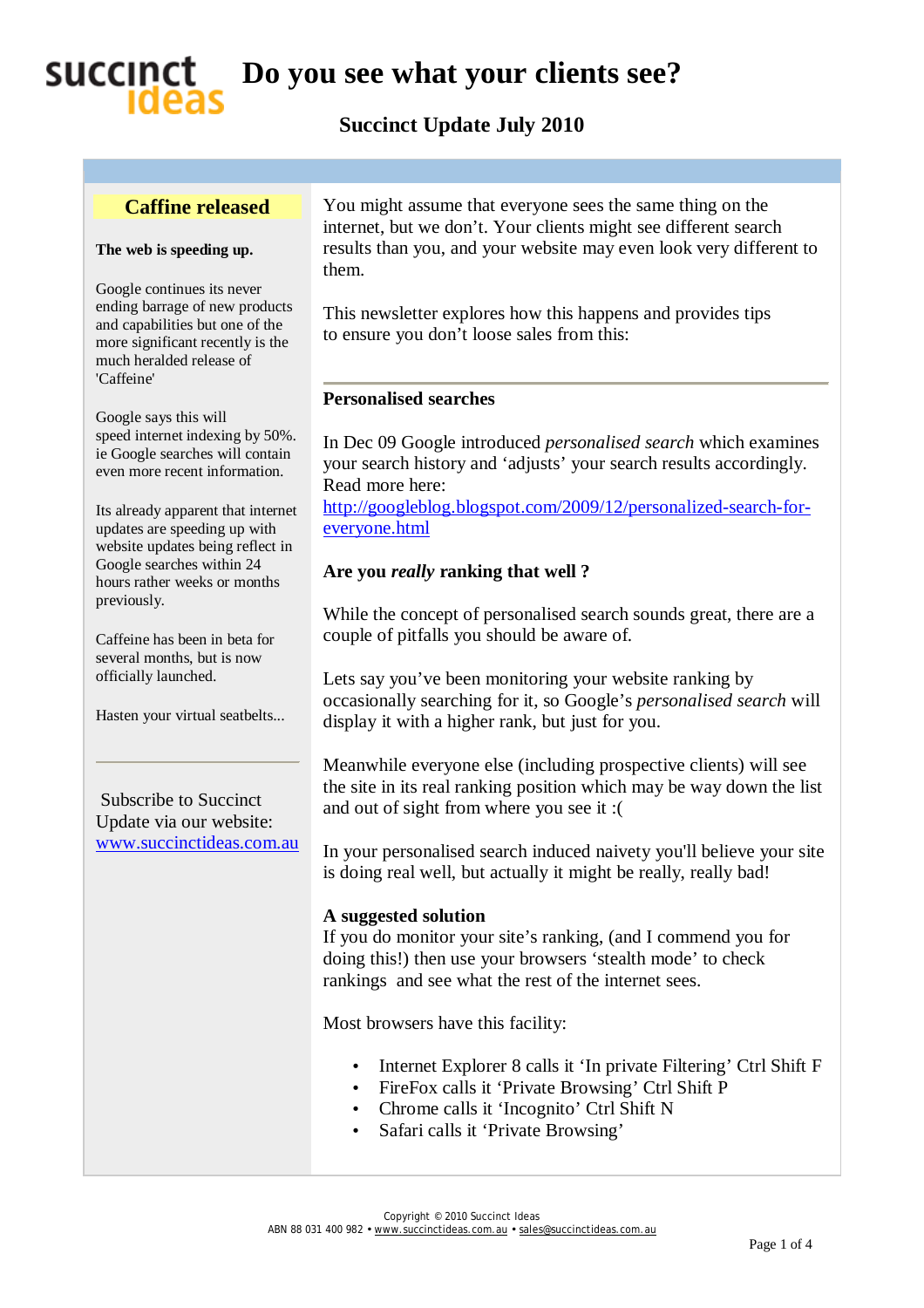# **Do you see what your clients see?**

## **Succinct Update July 2010**

| How much does Google know about you?<br>Are you signed into your Google ID when you are searching?<br>Google might be skewing search results based info you've provided<br>in your Google ID.                                                                                                                         |
|-----------------------------------------------------------------------------------------------------------------------------------------------------------------------------------------------------------------------------------------------------------------------------------------------------------------------|
| Log out of your Google ID, or use your browser's stealth mode.                                                                                                                                                                                                                                                        |
| <b>Invisible Flash</b>                                                                                                                                                                                                                                                                                                |
| Apple iPhones and iPads are becoming increasingly popular<br>internet devices. Sites I monitor have up to 6% of visitors arriving<br>on their iPhones and the new iPad usage will explode soon too.                                                                                                                   |
| Flash is used to provide visual interest in websites, and is important<br>for emotional based sales i.e. products and services that make us<br>feel good and attracting attention (i.e. engaging us or kids) etc                                                                                                      |
| As any iDevice devotee will tell you, iPhones & iPads don't<br>display Adobe Flash.                                                                                                                                                                                                                                   |
| Any Flash in your website looks like a gapping black hole to these<br>visitors. There's no emotional sales value, it looks ugly; even<br>defiled and predictably undermines your website's ability to<br>engage iDevice visitors.                                                                                     |
| Read what Apple has to say about Flash and why they are unlikely<br>to ever support it. http://www.apple.com/hotnews/thoughts-on-<br>flash/                                                                                                                                                                           |
| What does this mean for your business website?<br>If you use Flash in your website, plan to replace it on your next<br>refresh. If your target market is likely to visit using an iDevice then<br>get rid of the Flash in your site ASAP if not sooner as you are<br>probably already loosing business because of it. |
| <b>Display Standards</b>                                                                                                                                                                                                                                                                                              |
| The last and ongoing display anomaly relates to web design<br>standards. The World Wide Web Consortium (W3C) has a set of<br>technical standards for websites to ensure they all display OK, but<br>many sites don't comply.                                                                                          |
| Display compatibility is complex as your website must be<br>displayed faithfully in the plethora of browsers each with multiple<br>software versions. As context; in the last 30 days, 52 different<br>browsers/browser versions visited just one clients' site.                                                      |
|                                                                                                                                                                                                                                                                                                                       |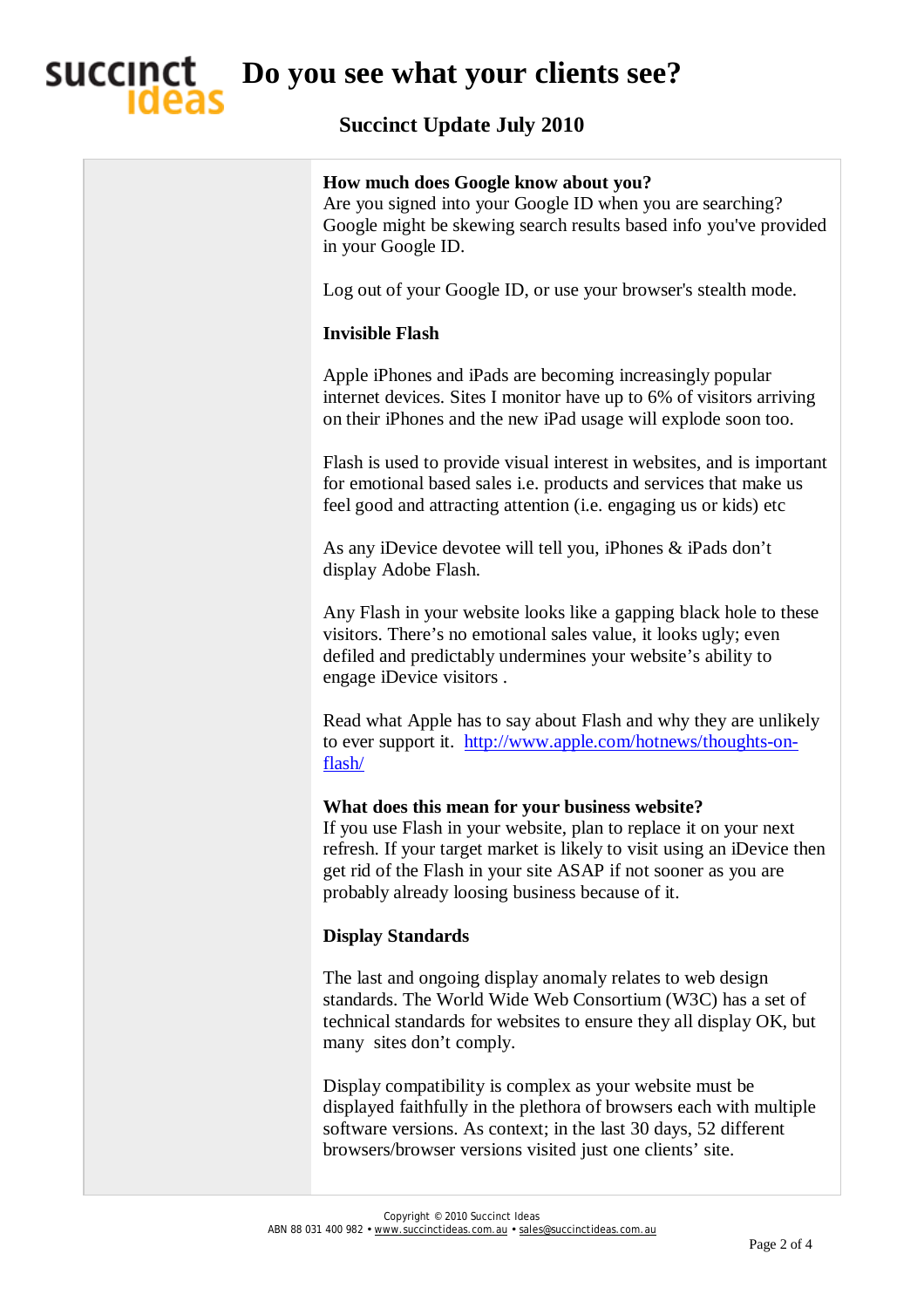

**Do you see what your clients see?** 

### **Succinct Update July 2010**

This is has been further exacerbated by browsers that didn't comply with the W3C standards (Microsoft being one of the worst offenders), and as a result W3C has lost relevance for some frustrated Web Developers.

### **Who cares about standards, I just want sales!**

Fortunately there are typically few if any display issues for noncompliant websites, but occasionally the outcomes can be catastrophic sales-wise:

- Menus don't work properly, so the visitor can't access product information or sales pages.
- Product information is displayed completely off the screen and unable to be read.
- Search engine spiders are unable to navigate the site, so products don't feature in search results.
- Text and/or images are displayed over the top of other content making it impossible to read

These are all excellent *sales preventers* and something Im sure you dont want in your site.

### **Is my site W3C compliant ?**

Fortunately W3C has an easy to use validation tool that you can check each page in your website for compliance. <http://validator.w3.org/>

I suggest you discuss any W3C errors your find with your Web Dev as some are trivial and might cost you a lot to achieve very little.

<http://www.browsershots.org/> is also an excellent free resource to see how your site looks in a wide range of other browsers. It also interesting just see see how many there are out there...

### **Where to from here**

- Monitor the traffic in your site I *strongly* recommend Google Analytics. Its free and world class.
- Use Analytics to check your website's visitor clickstreams to see if they are doing what *you want them to do*. If not, take action.
- Use Analytics to identify then check correct display for the more popular browsers used to access your site.